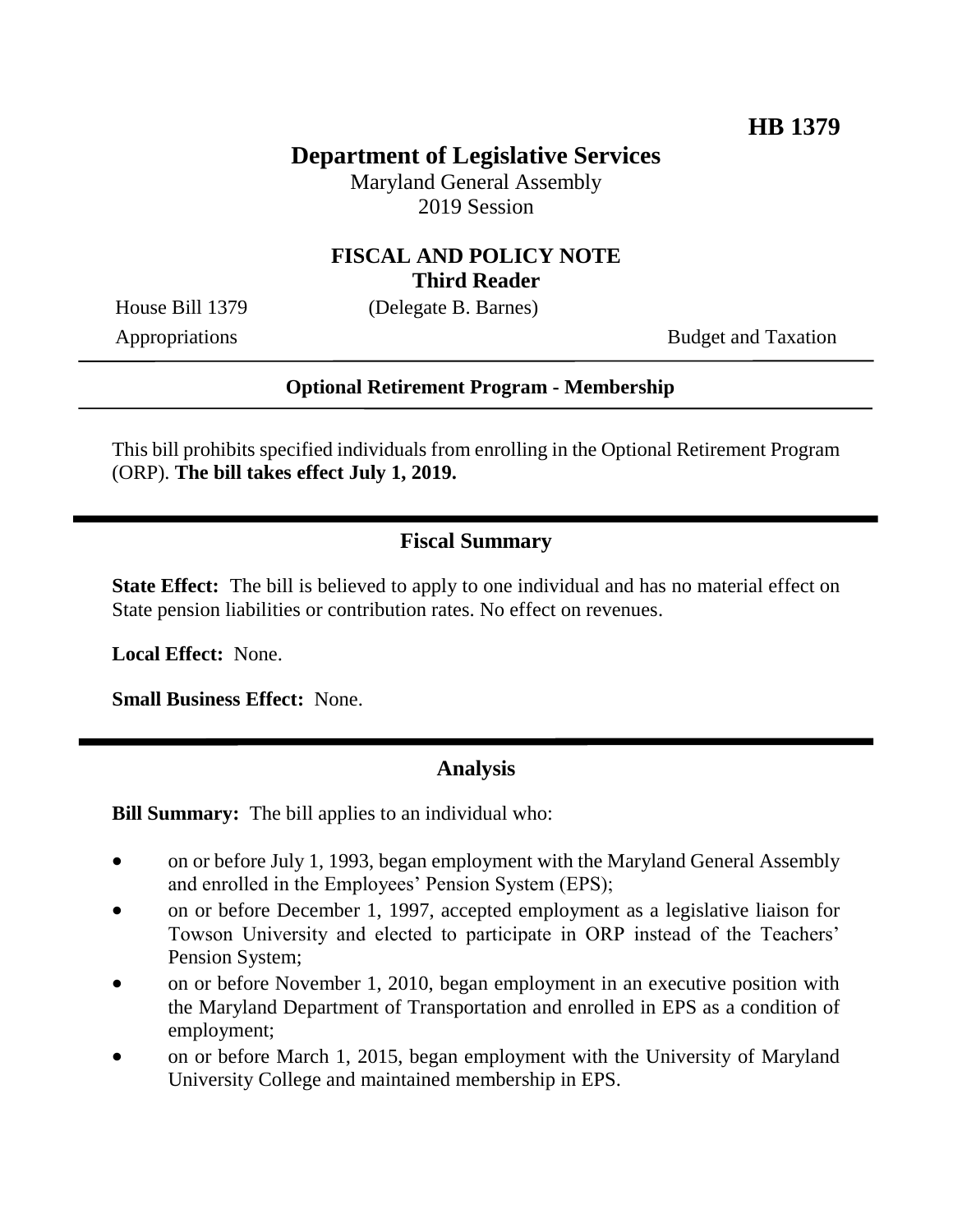**Current Law/Background:** ORP is a tax-favored defined-contribution retirement savings plan available to designated employees of the institutions listed below, as an alternative to membership in the State Retirement and Pension System (SRPS):

- University System of Maryland (USM);
- Morgan State University (MSU);
- St. Mary's College of Maryland (SMCM);
- Maryland Higher Education Commission (MHEC); and
- community colleges or regional community colleges in the State, including Baltimore City Community College.

To join ORP, individuals in employing institutions must be eligible for membership in SRPS and be:

- members of the faculty of an employing institution;
- professional employees of MHEC;
- professional employees of a community college;
- employees of USM who are exempt from the federal Fair Labor Standards Act (FLSA);
- executive or professional administrative employees of MSU; or
- employees of SMCM who are exempt from FLSA.

ORP provides an employer contribution of 7.25% of a member's compensation, which is paid by employing institutions. ORP is authorized under § 403(b) of the federal Internal Revenue Code, which applies only to employees of educational institutions and specified nonprofit organizations.

A decision to join ORP is a one-time, irrevocable decision that must be made within one year of becoming eligible to join ORP. In general, ORP members are not eligible to participate in any of the defined benefit plans offered by the State. An exception is made for individuals who elected to participate in ORP before July 1, 2017, and are subsequently appointed, promoted, or transferred to another position that is eligible for membership in an SRPS plan but not eligible for membership in ORP. In that instance, the individual must participate in the SRPS plan as a condition of employment.

**Background:** The State Retirement Agency is aware of one individual who meets the criteria in the bill. Under the bill, that individual must remain in EPS and may not participate in ORP.